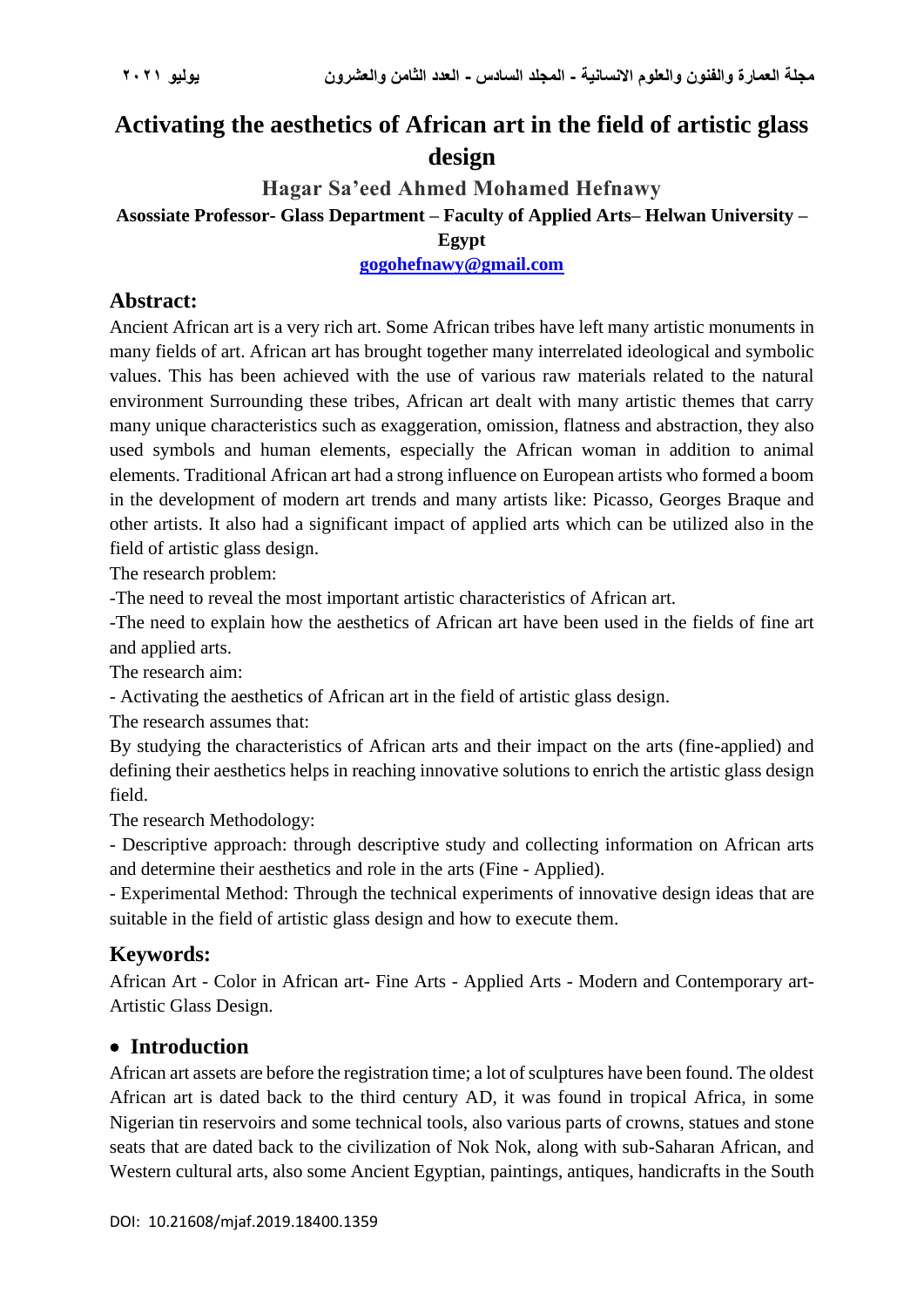that are originally belonging to African art. Often depicting the abundance of surrounding nature, and the art was often abstract interpretations of animals, and plant life, or natural designs and shapes. In modern Sudan, the Nubian kingdom of Kush, it was in close contact yet it was often hostile to Egypt, and produced a huge carving which was mostly derived from methods that do not lead to the north. In West Africa, it is the earliest known from the Nok culture, which flourished between 500 BC and 500 A D in modern Nigeria, with clay they created elongated bodies and shapes of statues. With the scientific progress, the methods have become more complex in the production of art in Africa and they used multiple materials, most notably the bronze Ibo Ochoa, clay and copper alloy, and are often decorated with ivory and precious stones. The African Artist distinguished and also invented (3D) artwork with dimensions more than two-dimensional work, so most of what was found from the African heritage is a sculpture of multiple materials including: wood and other natural materials, turning the African Artist Making (Masks), one of the most important artistic elements that are found and implemented in various ways. Masks are usually associated with rituals and religious ceremonies. Masks are one of the elements of great African art that have most evidently influenced [Europe](https://en.wikipedia.org/wiki/Europe) and [Western](https://en.wikipedia.org/wiki/Western_art)  [art](https://en.wikipedia.org/wiki/Western_art) in general; in the 20th century, artistic movements such as [cubism,](https://en.wikipedia.org/wiki/Cubism) [fauvism](https://en.wikipedia.org/wiki/Fauvism) and [expressionism](https://en.wikipedia.org/wiki/Expressionism) have been taking inspiration from the vast and diverse heritage of African masks. Influences of this heritage can also be found in other traditions such as [South-](https://en.wikipedia.org/wiki/South_America) and [Central American](https://en.wikipedia.org/wiki/Central_America) masked [Carnival](https://en.wikipedia.org/wiki/Carnival) parades.

## •**African Primitive Art:**

It was meant to talk about African art before it fell under the influence of multiple foreign conquests, and it was often in that period of time that there were no fixed borders among the African societies, the names of the regions, as well as the countries that grew up with them, were multiple yet overlapping in many cases, so it is more appropriate when writing about these arts, starting from the existing political divisions to make the reader aware of the place where the art in question is researched, it is also appropriate to stand at the end of this research at the similarities between the artistic effects here and there to give an idea of what distinguish primitive African art, such as;

-**Mali**: The groups known as Tellem, Dogon and Bambara originate from the area today called Mali, interacting with their environment and nature and benefiting from the availability of raw materials to create their masterpieces.

-**Guinée**: Different tribes and communities have established in the region today called Guinée, and successive generations have inherited funny, legendary stories about the universe, its creator, its beings and its philosophy, and has created everything that conforms to its beliefs and meets its different requirements.

-**Nigeria**: In today's region of Nigeria, all the elements needed to date African art have gathered. The ruins of the Nok civilization in this region date back to the second half of the first millennium BC, and were found in the northern regions of Nigeria, but William Fag believes that it is possible to have older pottery traces, or that there were artworks that were found of clay or wood, but they have disappeared.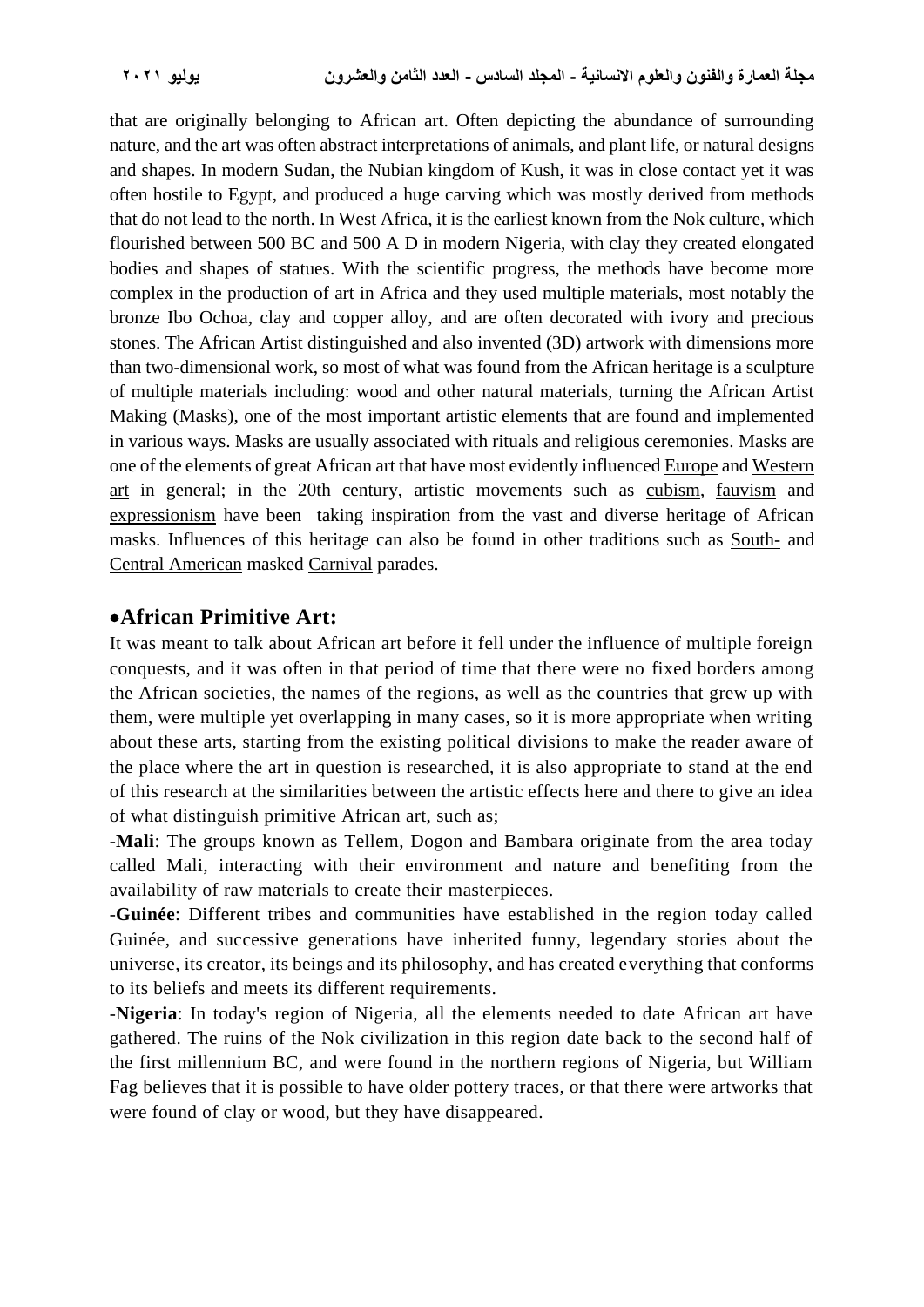## • **Primitive African Art In Central African Countries, Such As:**

**-Gabon**: In what is known today as Gabon, a large, hot, dark, and humid forest, where semi-nomadic tribes have proliferated. The best known are Fang, Kota and Tsogho. Fang was a semi-autonomous group with its distinctive arts of construction, formation and decoration.

**-Congo**: Extending in what is now Congo, a vast, hot and dark forest, a beautiful and fertile African environment has provided the artist with all the necessary raw materials to create his artwork. The artist's ivory masterpieces demonstrate his skill, experience and taste. Colorful murals have been found in the village of Akibondo in the Vele region in northeastern Congo. Teke's groups produced simplified round masks and ancestral statues for use in magical rituals.

**-Zaiir**: The area today called the Democratic Republic of the Congo is characterized by its forests, steppes and strong kingdoms. Its artists created their sculptures in a realistic style, the oldest of which was made of stone and was characterized by funerary character. They also produced wooden sculptures characterized by their attractive decoration and spontaneous style. One of the oldest wooden sculptures, the Shamba Bolongongo is from the 17th century.

## • **Primitive African Art In Southern And Eastern Africa, Such As:**

**-Zambia and Zimbabwe**: In the two areas now called Zambia and Zimbabwe, there was a vast empire whose ruler was known as the Monomotapa. During the Sixteenth century. In 1517, the Portuguese traveler Barbosa stated that the leader of Monomotapa was the master of a vast country extending far inside, even the head of the Good Hope (in the words of Jean Lode).

**-Tanzanian**: The discovery of the "Tanganika man" indicates the stability of man in this important region of East Africa. Successive generations have inherited artistic traditions and professional experiences that have helped artists create different masterpieces, influenced by the culture of Knock and Benin. In addition, small wood carvings represent the ancestors. There are various murals that represent subjects of daily life, including snakes, in which human forms and symbolic patterns appear. In the south, there is a sophisticated civilization based on beadwork and various works of iron, pottery, feathers, leather and straw.

## • **The Aesthitics Of African Art:**

African art culture consists of a variety of artwork varieties developed by various tribes. This African tribal art is regarded as one particular of the best creations in the world of art. Africans use artwork for cross-cultural dialogues, private therapies and in purchase to talk with gods and ancestors. Hence, artwork is an integral element of the day-to-day African daily life. The principal materials that was utilized in most African art types was wood, which was decorated with clay, shells, beads, ivory, metal and feathers. Masks and figures have also been the most essential sorts of artwork types that had been employed in religious ceremonies. The incredible assortment of all these African art kinds and their replicas can be discovered in various African artwork galleries.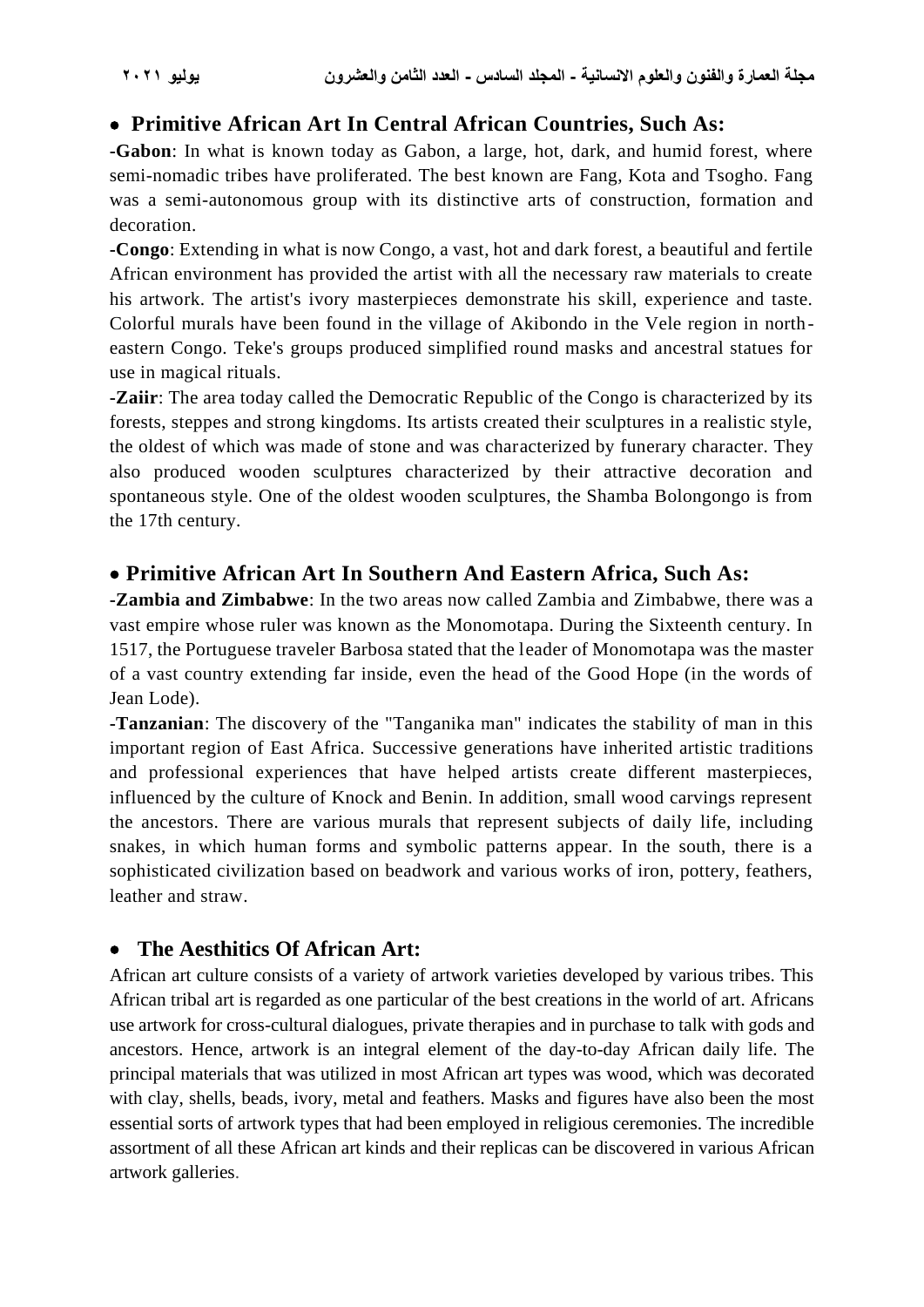## • **The Most Important Characteristics Of African Art:**

a. This art presented many creations through the ages in several field.

b. The artist Superiority in the fields of African wooden sculpture, dance, singing and distinctive motifs and smart nods vocabulary Avatar.

c. African art discriminates with spontaneity, simplicity, originality, innocence, language aesthetic and spiritual effects.

d. The primitive African art did not disperse between the fine arts and applied arts, and lack of interest in perspective and anatomical proportions and details.

e. The variety of crudes and materials and close association with the natural and social environment and the use of these arts in providing various means of subsistence and the expression of the daily life of African people.

f.The strong relationship of religious rituals and daily life, which is still stick to its roots and heritage yet.

g. Using different arts to create all the necessary pots, plates, spoons, benches, beds, necklaces and elements adorn human, animal and weapons to defend in wars and also fishing tools, and other things that human needs in rural life.

h. Interest in masks and statues which express the African ideology and also the themes fit with their conditions of the environment.

i.The contribution of African women in creativity, especially in the fields of pottery, weaving and others.

### **The most interesting things in african art are the color meanings:**

**Black:** power, evil, death, mystery

**Grey:** security, authority, maturity, stability

**Purple:** royalty, luxury, wisdom, passion

**Yellow:** joy, energy, warmth

**Red:** danger, daring, urgency, energetic

**Blue:** peace, calmness, confidence, affection

**Green:** life, growth, freshness, healing

**White:** hope, purity, coolness, light

## • **African Art And Sculpture:**

Most [African sculpture](https://en.wikipedia.org/wiki/African_sculpture) was historically in wood and other natural materials that have not survived from earlier than, at most, a few centuries ago; older pottery figures can be found from a number of areas.<sup>[\[3\]](https://en.wikipedia.org/wiki/African_art#cite_note-3)</sup> [Masks](https://en.wikipedia.org/wiki/Traditional_African_masks) are important elements in the art of many peoples, along with human figures, often highly stylized. There is a vast variety of styles, often varying within the same context of origin depending on the use of the object, but wide regional trends are apparent; sculpture is most common among "groups of settled cultivators in the areas drained by the [Niger](https://en.wikipedia.org/wiki/Niger) and [Congo rivers"](https://en.wikipedia.org/wiki/Congo_river) in [West Africa.](https://en.wikipedia.org/wiki/West_Africa)<sup>[\[4\]](https://en.wikipedia.org/wiki/African_art#cite_note-Honour_.26_Fleming.2C_557-4)</sup> Direct images of deities are relatively infrequent, but masks in particular are or were often made for religious ceremonies; today many are made for tourists as ["airport art"](https://en.wikipedia.org/w/index.php?title=Airport_art&action=edit&redlink=1).<sup>[\[5\]](https://en.wikipedia.org/wiki/African_art#cite_note-5)</sup> African masks were an influence on European **[Modernist](https://en.wikipedia.org/wiki/Modernism)** art, which was inspired by their lack of concern for naturalistic depiction. Since the late 19th century there has been an increasing amount of [African art in Western](https://en.wikipedia.org/wiki/African_art_in_Western_collections)  [collections,](https://en.wikipedia.org/wiki/African_art_in_Western_collections) the finest pieces of which are now prominently displayed.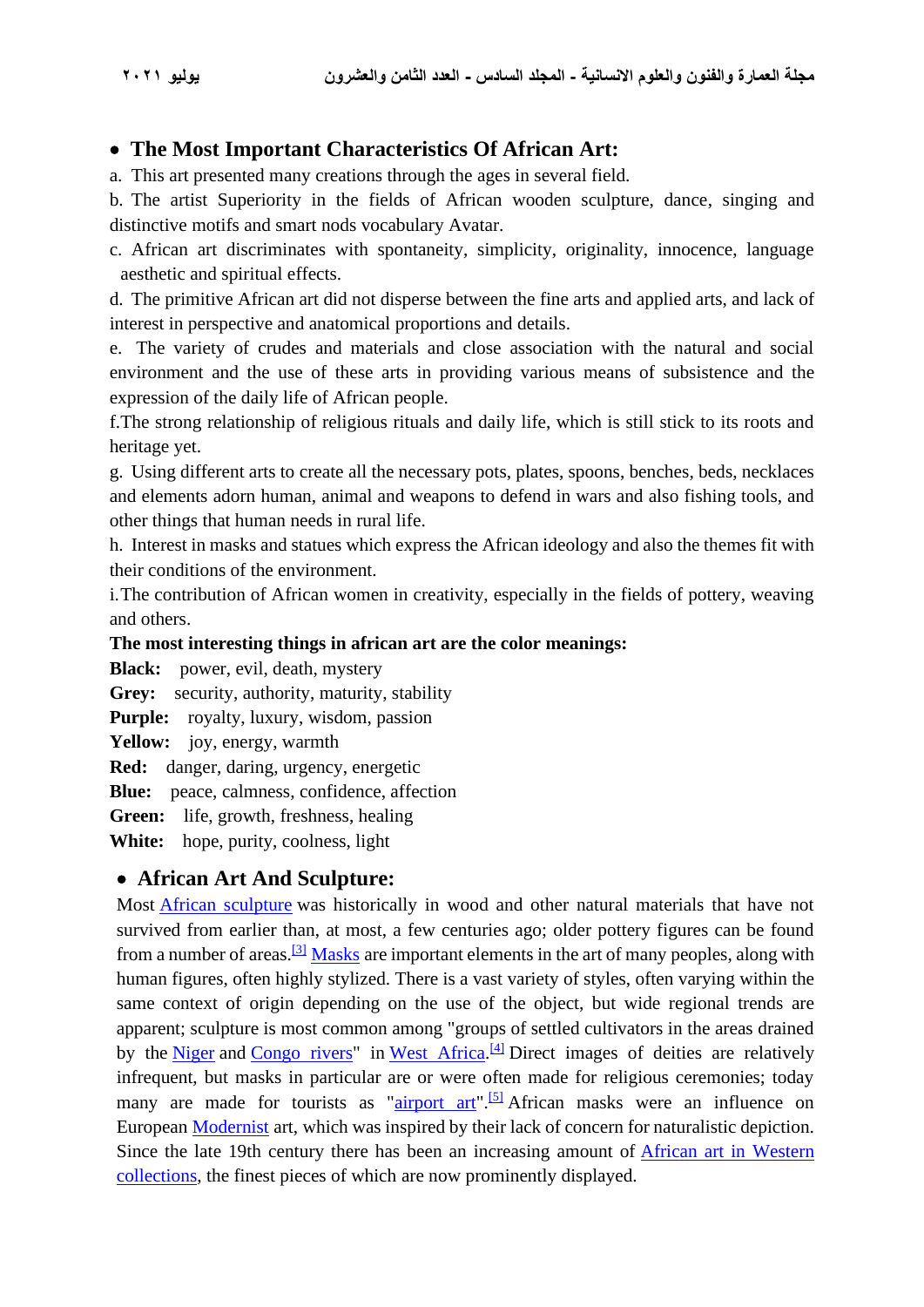

**[Nok](https://en.wikipedia.org/wiki/Nok_Culture) Terracotta, 6th century BC–6th century CE Figure (1)**

## • **African Art Influence On Western Art:**

African art came to the European notice c.1905, when artists began to recognize the aesthetic value of African sculpture. Such artists as [Vlaminck,](http://www.infoplease.com/encyclopedia/people/vlaminck-maurice-de.html) [Derain,](http://www.infoplease.com/encyclopedia/people/derain-andre.html) [Picasso,](http://www.infoplease.com/encyclopedia/people/picasso-pablo.html) and [Modigliani](http://www.infoplease.com/encyclopedia/people/modigliani-amedeo.html) were influenced by African art forms. Interest in the arts of Africa has flourished, and many modern Western artists have rediscovered the enduring qualities of African art. In the latter part of the 20th cent., African art has come to be appreciated for its intrinsic aesthetic value as well as continuing to be a source of inspiration for the work of Western artists.

## **6. Influnence On Fine Arts:**

#### **- Painting Art :**

The art of African carried artistic and aesthetic high values spread and increased demand for them, especially by the Europeans who found spontaneous finite and valuable humanitarian high and technical tag, the African art was one of the most prominent concerns of the artists of the West and that made a lot of artists to resort to them to inspire their art in a new plastic formulations , and unfamiliar to some has become the aesthetics of traditional African sculpture with a strong influence on many artists, art schools. African art is a distinct art in itself and has its own characteristic, like other Arts. The most famous of these artists are:

#### **Amedeo Modigliani:**

At the start of the twentieth century artists like Modigliani became aware of, and inspired by African art, he was an Italian painter and sculptor who worked mainly in France. He is known for portraits and nudes in a [modern](https://en.wikipedia.org/wiki/Modern_art) style characterized by elongation of faces and figures.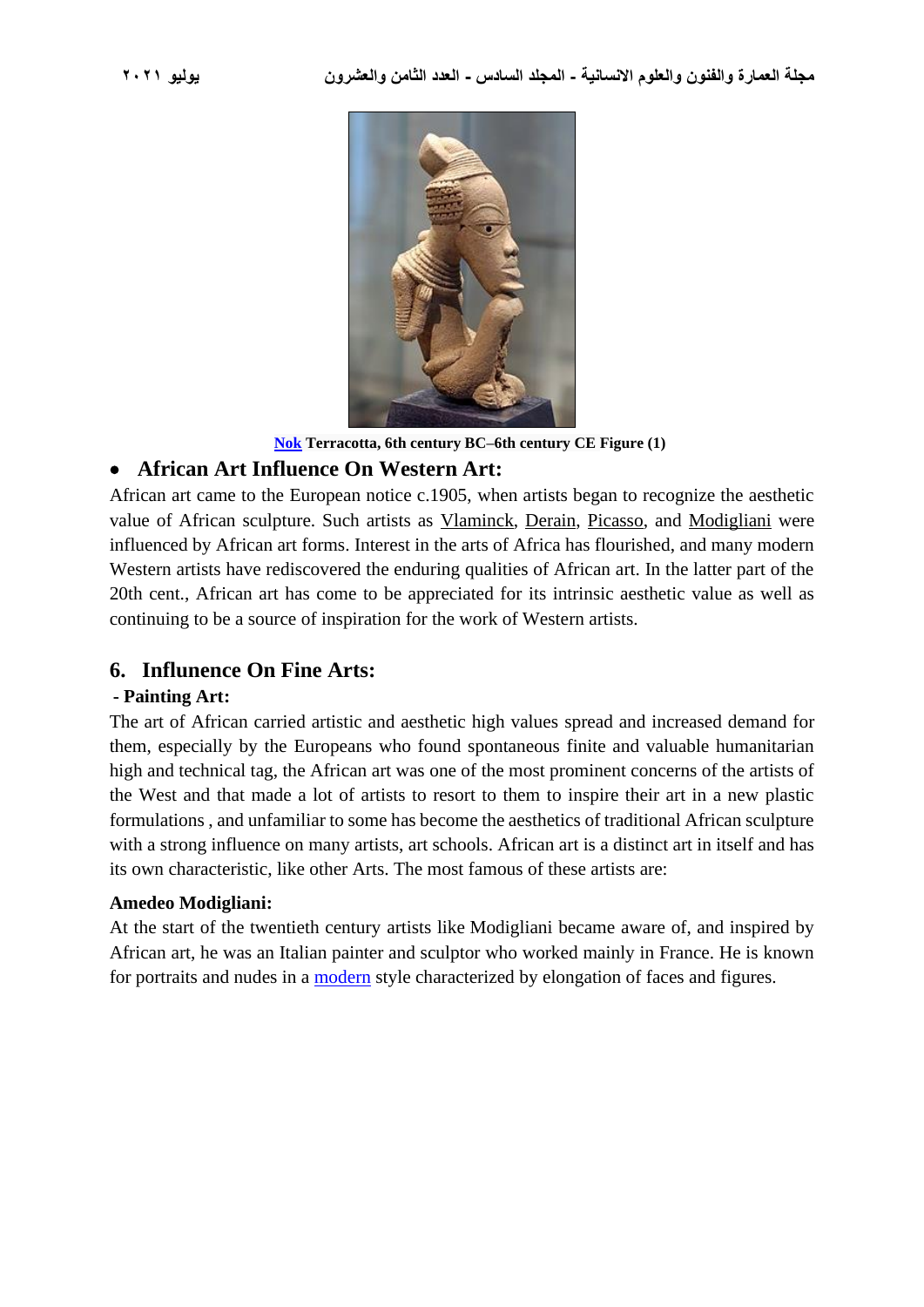

**Figure (2): Artist Modigliani Caryatid, now at [the New Art Gallery Walsall](https://en.wikipedia.org/wiki/The_New_Art_Gallery_Walsall)**

## Paplo Picasso:

Picasso's African Period lasted from 1907 to 1909. This period, which followed his Blue Period and Rose Period, was also called the Negro Period or Black Period. Picasso influenced by sculptures and primitive Negro shapes, and in this period presented his famous portrait "girls Avignon", which came to contradict the traditional rules of generally accepted standards of beauty, and was a revolution against what is prevalent.



**Figure (3) Picasso' painting - [Les Demoiselles d'Avignon](https://en.wikipedia.org/wiki/Les_Demoiselles_d%27Avignon)**

## **Henri Matisse:**

Matisse influenced by African art in its aesthetic values, especially Sculptures African art and he was interested in the arts of Northern Africa and the African primitive art and also used the expression in sensory net fees and children's arts. He used color as an essential means to express the elements in a simplified form of spontaneous childlike, Matisse has revolted against the traditions of the art schools and restrictions, and headed directly to express emotions freely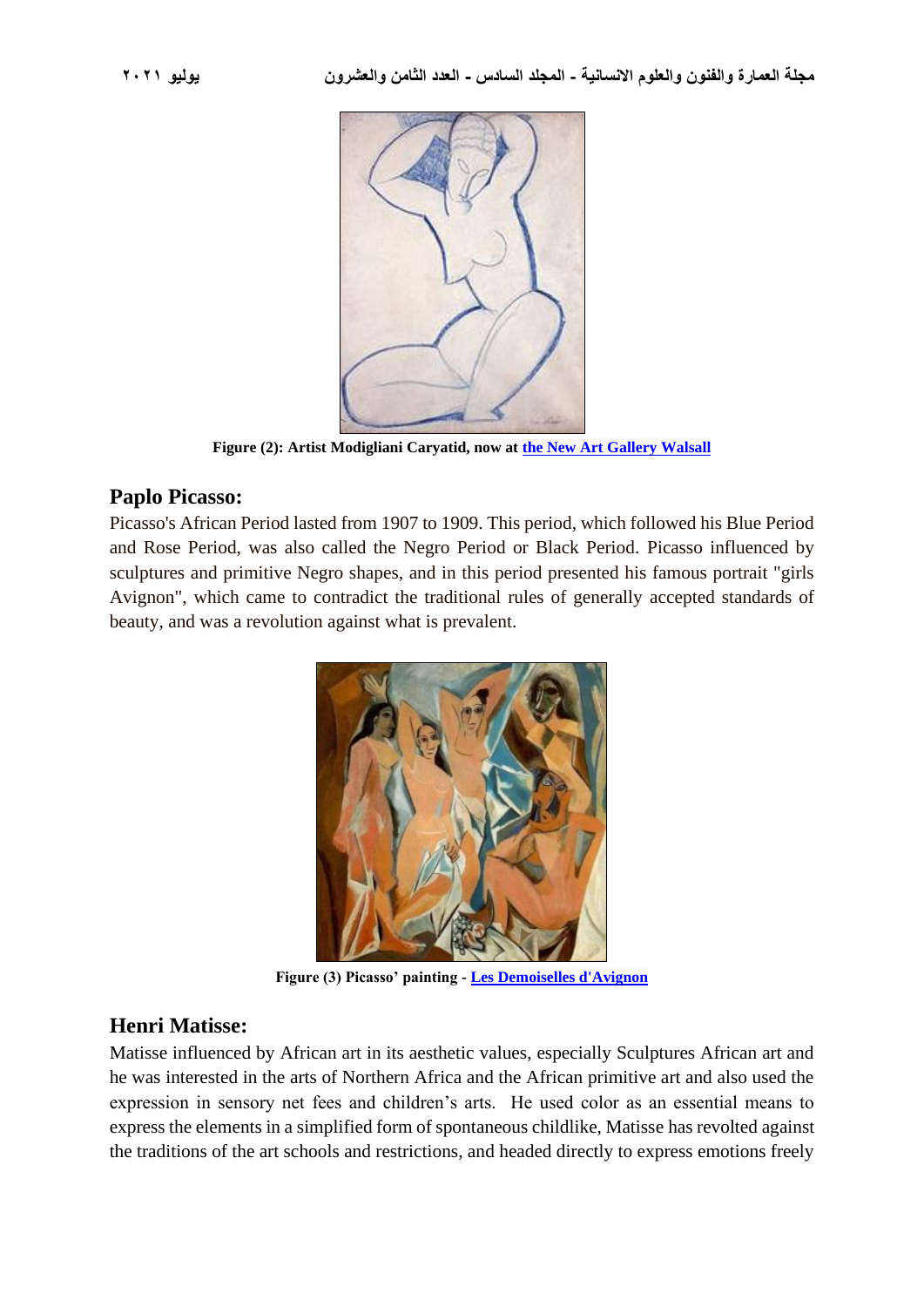using the clear and contrasting colors, in search of the properties of fine art, which overlooked the academic art.



**Figure (4) Matisse's painting-influence of African art**

## **7. Influnence On Applied Arts:**

The African Art a significant impact in the field of Applied Arts. African Art was source of inspiration for many designers: the elements of African art have a symbolic move inside the horizon and imagination of the designer, which is then translated into practical ideas consistent design and issues that lead to a variety of products through the mediator which is the raw material that will be the expression of the design. Where it benefited from the plastic formulations in African art of lines and spaces and the diversity in the form of elements (Humanity -Animals), Using different size, color and other aesthetics of African art and expression, either directly or through abstract formulations employed in the field of applied art.

## • **Influnence On Ceramics Art:**

There are a lot of samples of ceramic art which got involved with African art using different techniques and materials to achieve ceramics [art ware,](https://en.wikipedia.org/wiki/Art_ware) [tile,](https://en.wikipedia.org/wiki/Tile) [sculpture,](https://en.wikipedia.org/wiki/Sculpture) [tableware](https://en.wikipedia.org/wiki/Tableware) and pottery.



**Figure (5)-Ceramic, sand, plastic and toy insects-artist Jorge Dias-2008-'***Coisa***'- Sculpture**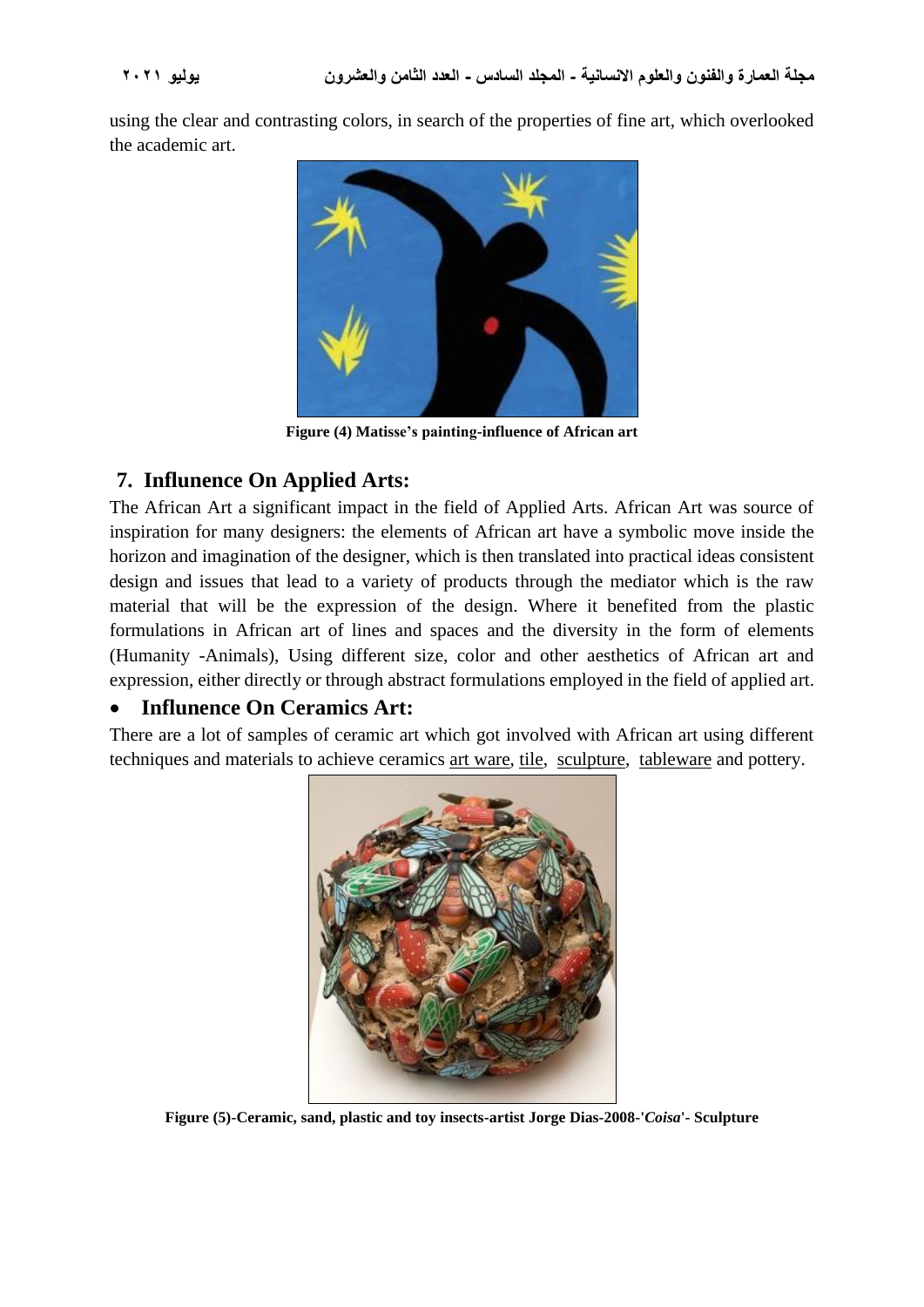

**Figure (6) African wall Plaque-Chief and Queen**

## • **Influnence On Glass Art:**

African art effect is clear in the design of special glass products (Aesthetics - Usability), and was inspired by glass artist many of the design ideas to achieve a variety of aesthetic values of the product glass and implemented through various technical methods, which helped to add new features and properties to the glass products (vases, stained-glass, glass plate, sculpture).



**Figure (7) Seduction of Light- Crystal Vase- African Art- Giraffe**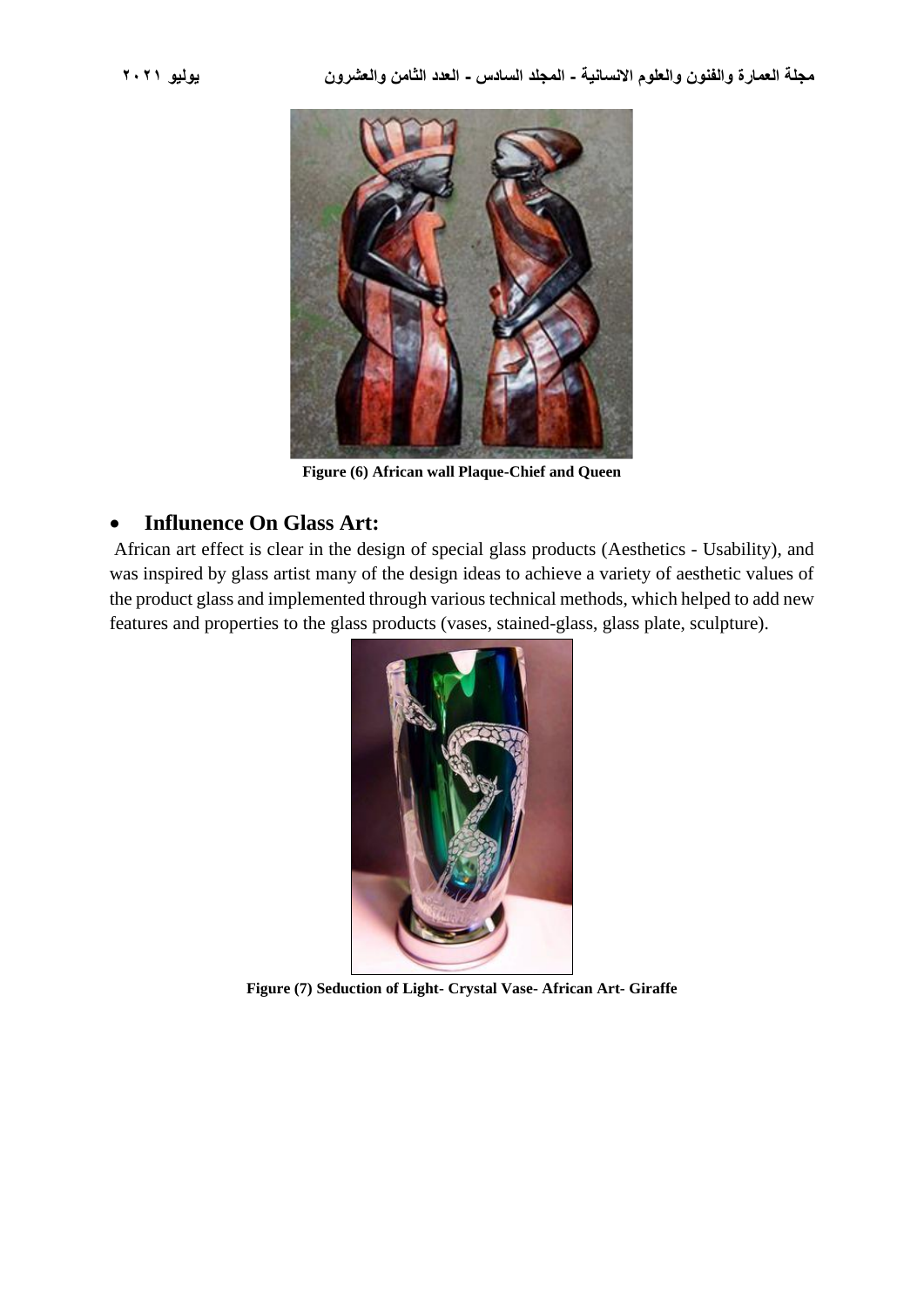

**Figure (8) Stained glass - Contemporary African art**



**Figure (9) Glass plate- Contemporary African art**



**Figure (10) Glass sculpture Masks - Contemporary African art**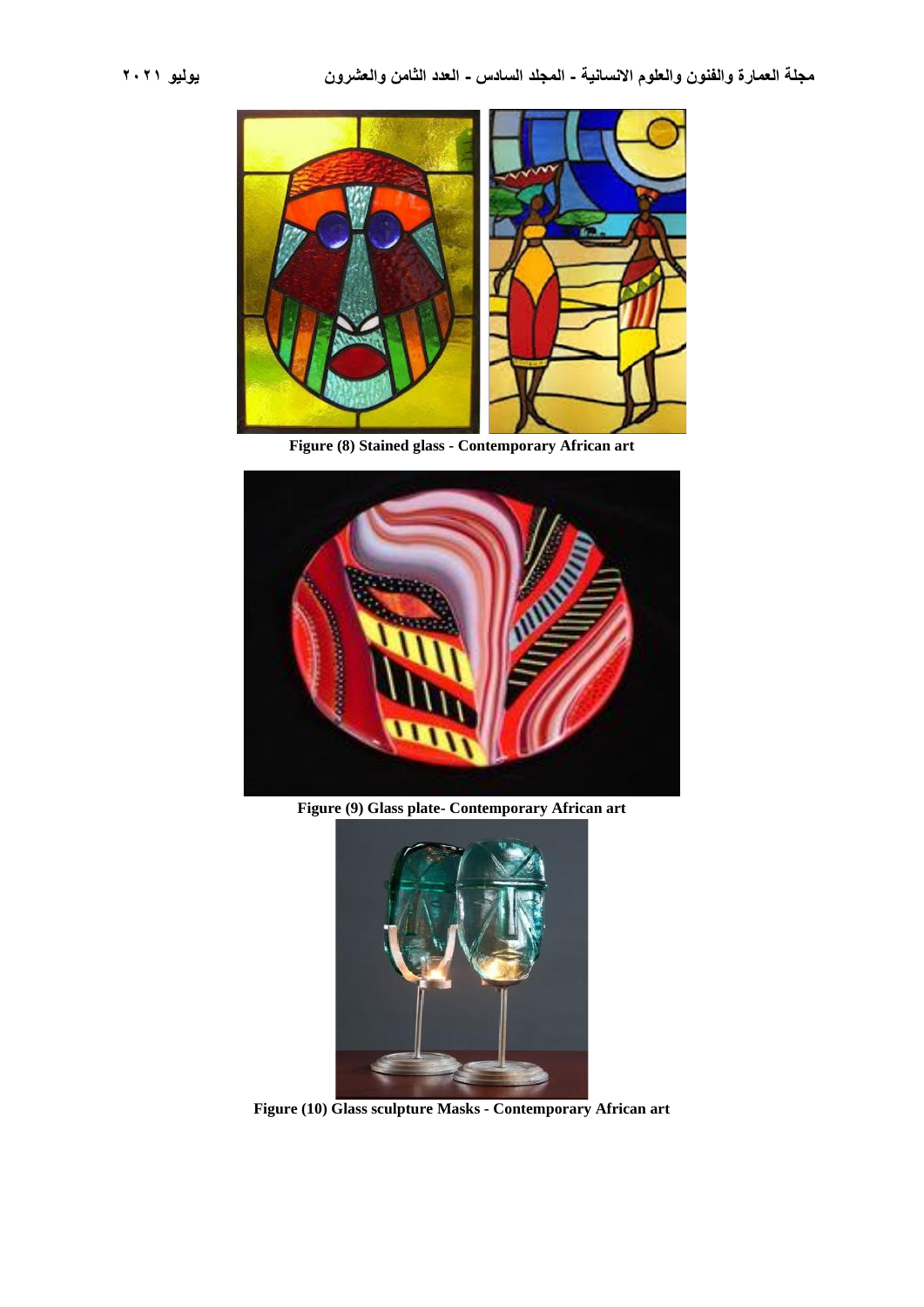## •**Activating the aesthetics of African art in the field of artistic glass design -Design Ideas Inspired By African Art:**

Some of the diverse design ideas have been developed for theme and style, color glass for products of a technical nature (aesthetic -functional) by utilizing the aesthetics of African art and its artistic spirituality and can be executed using several techniques. **Design (1):**



**Figure (11) (Blue face) Glass Panel- painting with enamels**

**Design (2):**



**Figure (12) (Face) Glass plate- Glass fusing and painting**



**Figure (13) (Mask black and white) Glass Panel-Glass engraving**

**Design (3):**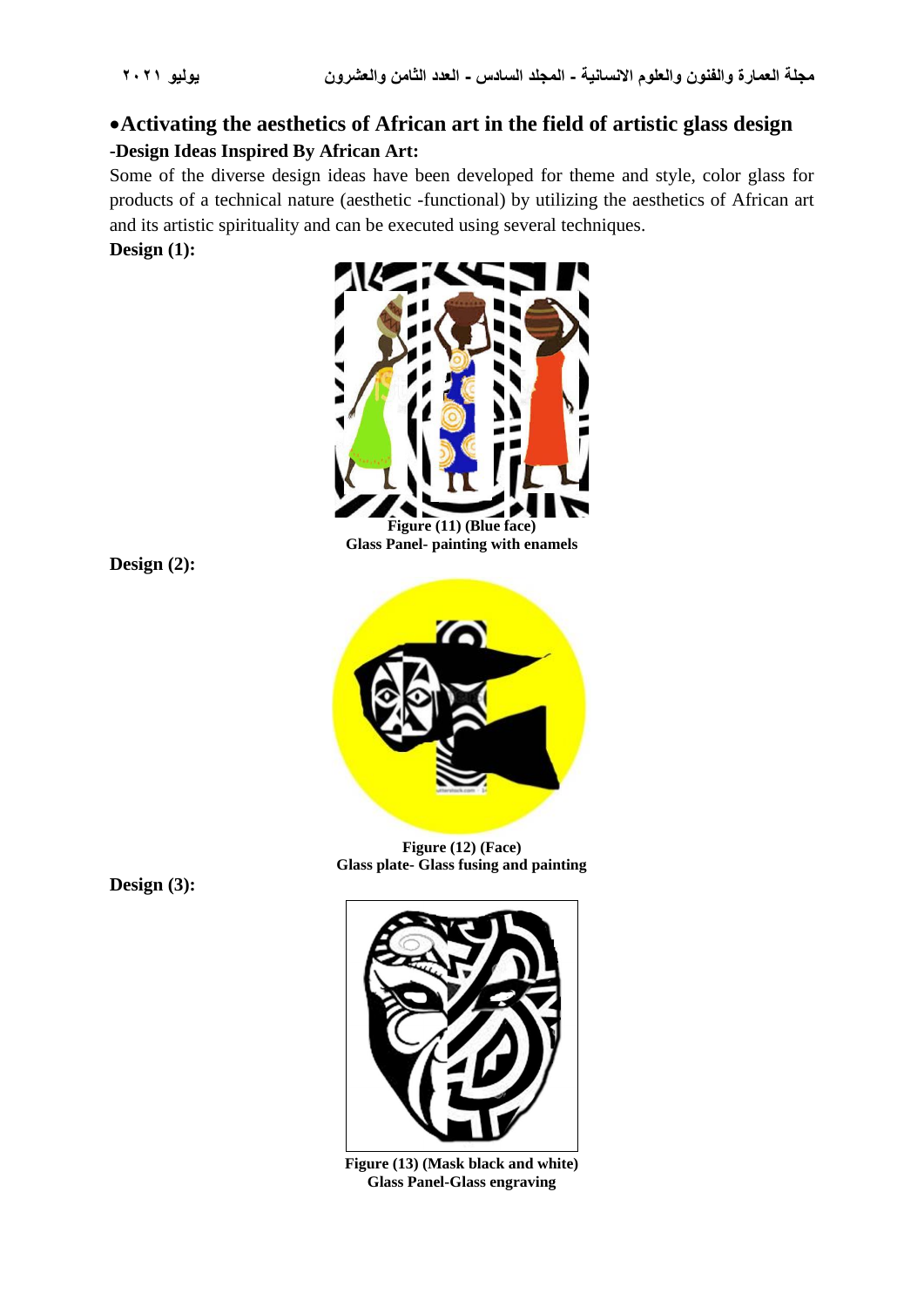### **Design (4):**



**Figure (14) (Colored Ballet) Glass Panel-Glass Mosaic**



**Figure (15) (Black and white Zebra) Glass panel - Reforming glass (fusing)**

## • **The Applicatons:**

## **The First Application:**

Based on the African art philosophy in using elements of nature such as zebra and expressing it in an abstract way, it was executed by reforming (fusing) white and black glass to form this panel.

**Design (5):**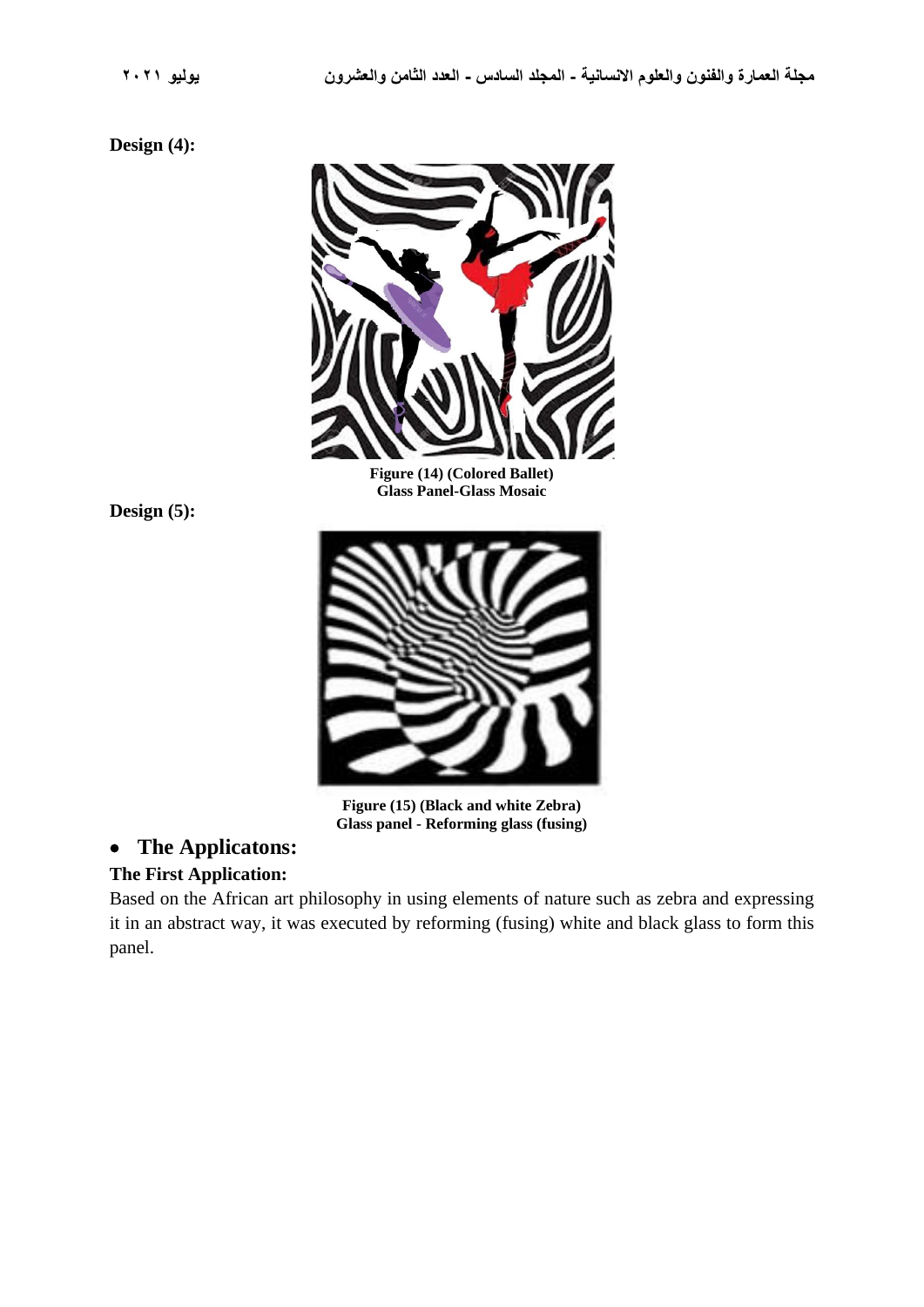

**Figure (16) Executing design (n. 15) Reforming glass (fusing)**

#### **The Second Application:**

Based on the African art philosophy in using elements such as using human in an abstract way, it was executed by using glass painting and slumping to achieve the form of the plate.



**Figure (17) The African movement- glass plate –painting on glass and slumping**

## • **Conclusion:**

- Identify the most important aesthetics of African Art.
- Display the influence of African art on Fine Arts.
- Illustrate how Applied Arts took advantage of the aesthetics of African Art.
- Explain how glass art and design were influenced by aesthetic values of African Art.